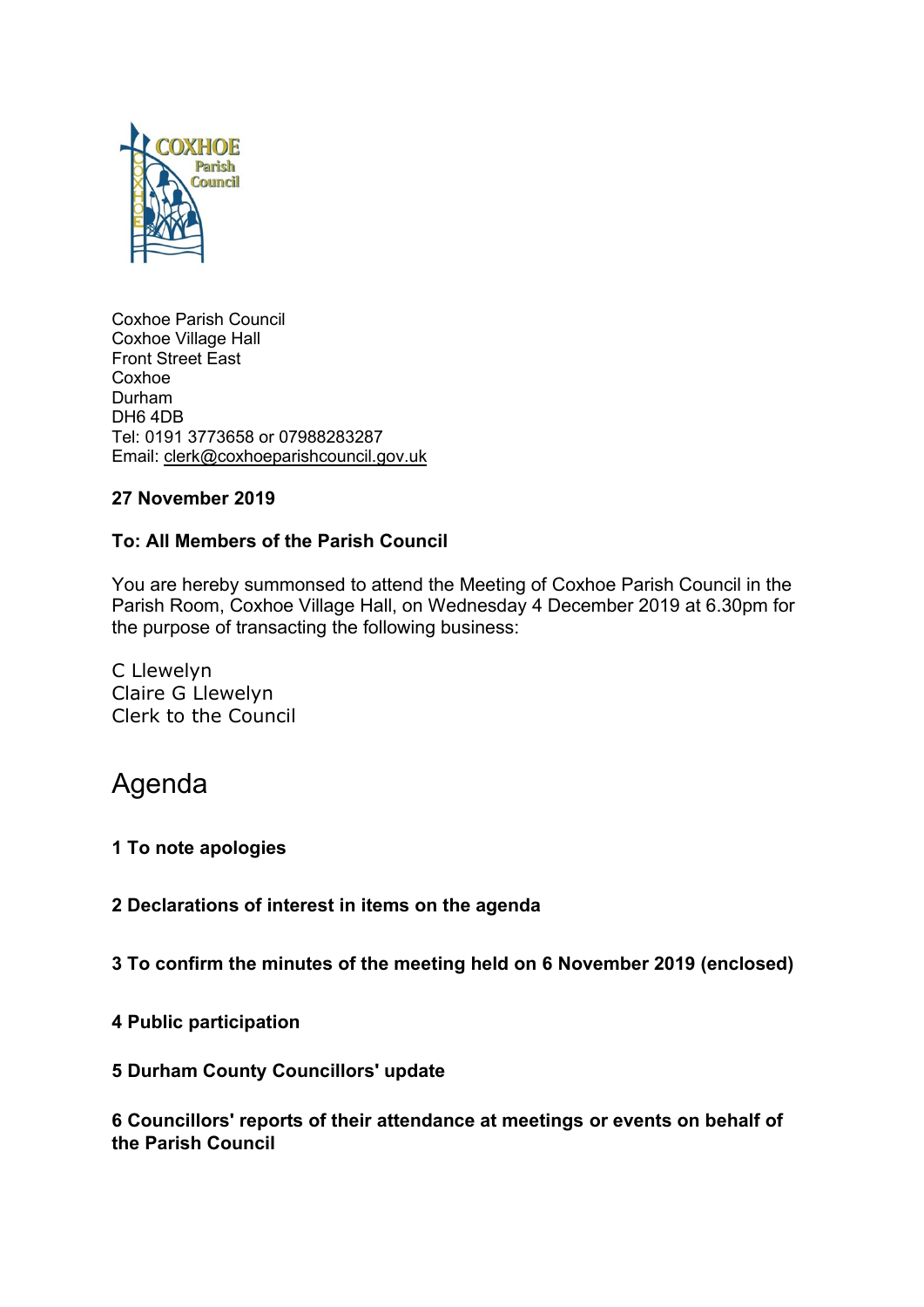# **7 Land, Buildings and Open Spaces**

- a) Old School Site (report enclosed)
- b) Quarrington Hill Churchyard (report enclosed)
- c) Land adjacent Quarrington Hill Community Centre (report enclosed)
- d) Cricket Ground (report enclosed)
- e) Scouts request cricket ground (report enclosed)
- f) Request for easement Lowfield Bungalow (verbal update)
- g) Basic Cottages (report enclosed)

## **8 Parking and traffic**

a) Quarrington Hill (report enclosed)

## **9 Financial matters**

- a) Finance Report, Bank Reconciliation and Payment Schedule (enclosed)
- b) Budget
- c) VAT

# **10 Committees' change of date, membership and receipt of minutes (enclosed)**

- a) HR Committee meeting date
- b) Committee membership
- c) Draft Events, Environment and Finance Committee minutes 11 November 2019

# **11 Parish Plan 3 (report enclosed)**

# **12 Vacancies and co-option (report enclosed)**

- a) Quarrington Hill Ward Vacancy
- b) Coxhoe Ward Vacancy

# **13 Seating requests (report enclosed)**

#### **14 Clerk's Report (enclosed)**

- a) Christmas Tree light up and carols
- b) National Lottery funding
- c) Website accessibility

# **15 Youth Provision**

- a) Youth Worker Report (enclosed)
- b) Playgroup Report (enclosed)

# **16 Planning and Correspondence report (enclosed)**

- a) Approved, withheld and refused decisions
- b) Correspondence and bulletins

#### **17 Parish Council Policies**

a) Draft Delegation Scheme (enclosed)